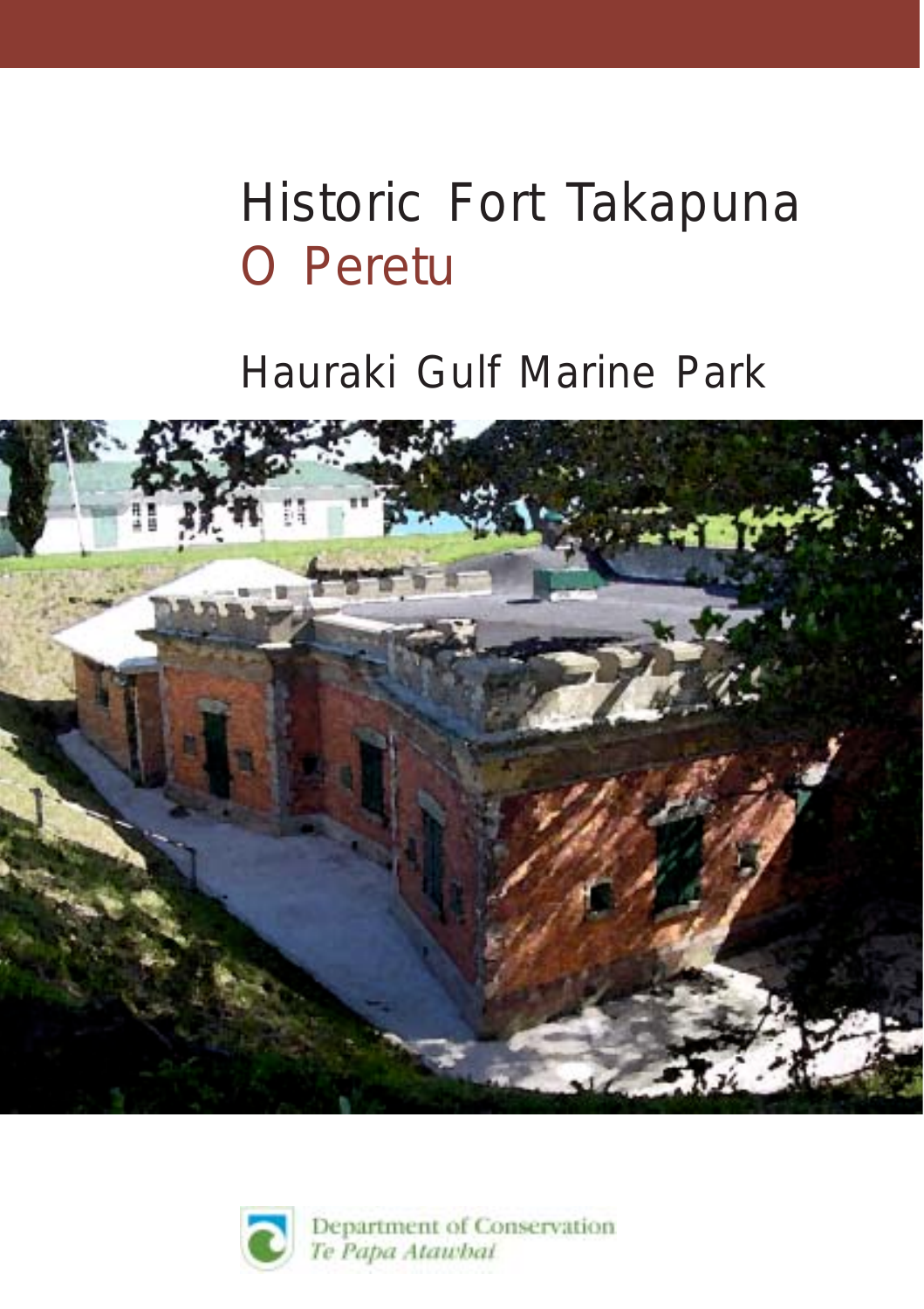

#### **Key:**

- 1. Officer Training School (former Artillery Barracks)
- 2. Brigadiers House (removed 1999)
- 3. Original Fort Takapuna (obscured behind trees)
- 4. Officers Mess (showing Annex now removed)
- 5. Battery Observation Post
- 6. 'Puna' (Harbour Defence Observation Post)
- 7. Gunnery School (demolished 2000)
- 8. Naval magazines
- 9. Left Battery
- 10. Ministry of Works Depot (demolished)
- 11. Site of Right battery (removed 1942)
- 12. Degaussing Control Hut (demolished)

HMS NEW ZEALAND at the Battle of Jutland 31 May 1916, from a painting by W. Wiley. *RNZN Museum*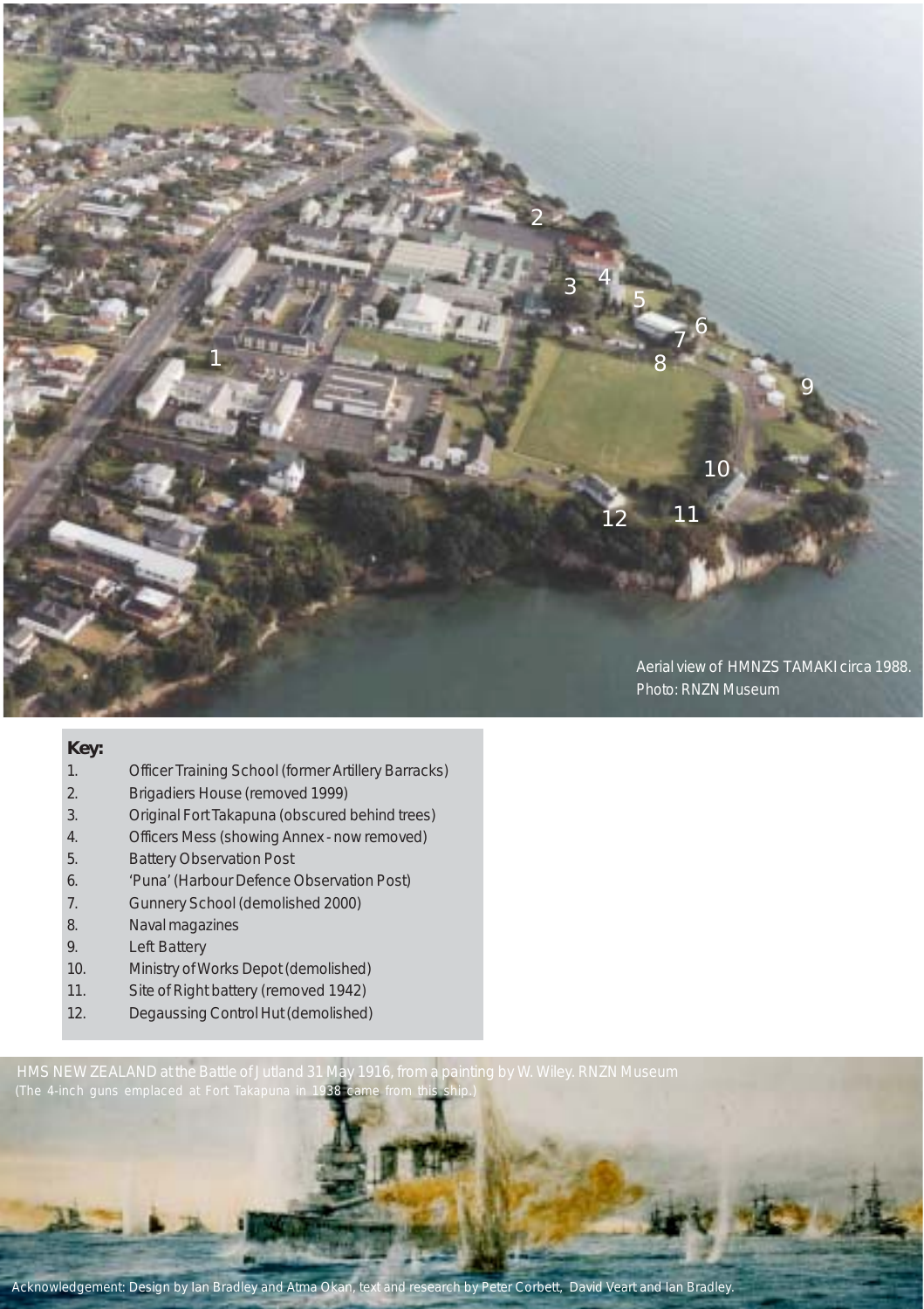# O Peretu (The dwelling place of Peretu)

O Peretu, is the ancient name of Takapuna Head/Fort Takapuna. A series of migrations, conquests, and occupations reflect the long Maori history of the area. Originally the land was settled by people of Tainui and Kawerau descent who then came under pressure from the Hauraki tribes.Today the tribal groupings of Ngati Whatua, Kawerau a Maki and Ngati Paoa all have ancestral association with this place. The settlements and villages of Peretu and his people extended from Maunga Uika (North Head) north along the coastline to just beyond Te Rahopara-a-Peretu (Castor Bay).

In spite of several generations of warfare extending from the 1760s to the 1820s the traditional occupants remained on the land until after European settlement began.

In 1841 a large tract stretching from North Head to Te Arai Point was purchased from the Hauraki tribes by the Crown. In 1853 J Hammond purchased 65 acres at Takapuna for £218. Subsequently he subdivided the land and in 1881 28 acres on Takapuna Head was purchased by an Auckland

businessman and entrepreneur - Robert Adam Mosely Stark, who built a two storey house on the property.

# *Colonial Defence*

For thirty years after fhe signing of the Treaty of Waitangi. New Zealand's defence forces focused on internal conflicts although the Colonial Government was concerned about the country's undefended coast. From the 1850s reports on the situation had been commissioned but the colony remained virtually undefended against external attack. In the 1870s several factors combined to bring the threat of such an attack to public attention.

In 1873 David Luckie, editor of the Auckland newspaper, the *Daily Southern Cross*, published a long article detailing the *'sudden appearance of the hostile iron-clad man-of-war, the 'Kaskowiski', which took possession of the British warship lying in the waters of the*

Devonport 'Navals' (Naval Artillery Volunteers), 1899. *RNZN Museum*

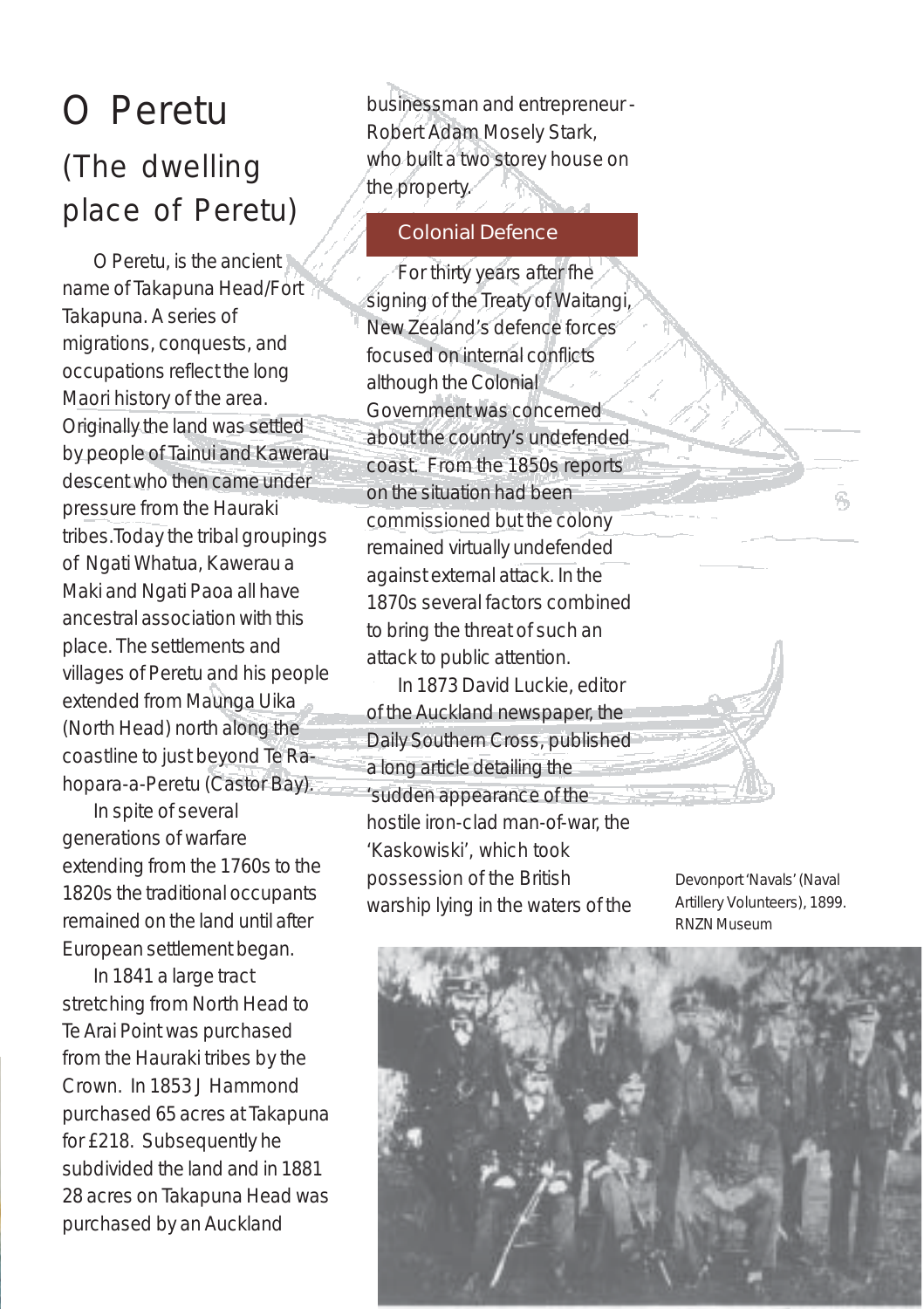

Permanent Artillery from Forts Takapuna and Cautley, 1901. *North Shore Historic Society*

*Waitemata, seized our principal citizens as hostages, demanded a heavy ransom for the city, and emptied the coffers of the banks'.*

While it was a fabrication, the story of the 'Kaskowiski' (cask of whisky) was taken seriously by many readers. Panic stricken citizens hurriedly hid money and jewellery and descended upon the offices of the *Daily Southern Cross* to seek further news. However Luckie's story had the desired effect by bringing the state of Auckland's defences to public attention. The story fed on rumours of Russian attack which had arisen following visits to New Zealand and Australian ports by Russian warships. Over the following years there were fears that the British<sup>DTAT</sup> Empire would become involved in the Russo-Turkish war (1877- 8).

David Luckie who wrote the original story now wrote that *'Auckland has shown she can be roused from apathetic slumber'.*

While Auckland already had two forts (Albert and Britomart) these were designed to defend the town from a land based attack from Maori.

At the time New Zealand's 'army' consisted of the Armed Constabulary supplemented by a number of volunteer units - Militia and Naval Artillery. Some had served in the Waikato campaigns of the1860s.

By the 1870s the last British troops had left New Zealand, leaving only the constabulary and the volunteers. However, the decade following the Waikato campaigns had seen no action and volunteers declined in numbers. The part time nature of the force also hindered its effectiveness. In 1872 an observer noted that: *'the muster of the Naval Corps was meagre but there is much difficulty in assembling the members of these corps together at one time as so many are employed in the coasting trade'.* It was clear that if a foreign power wished to attack, it would probably succeed.

Range Indicator for transmitting range and deflection. *Manual of Coast Defence Range-Finding 1927*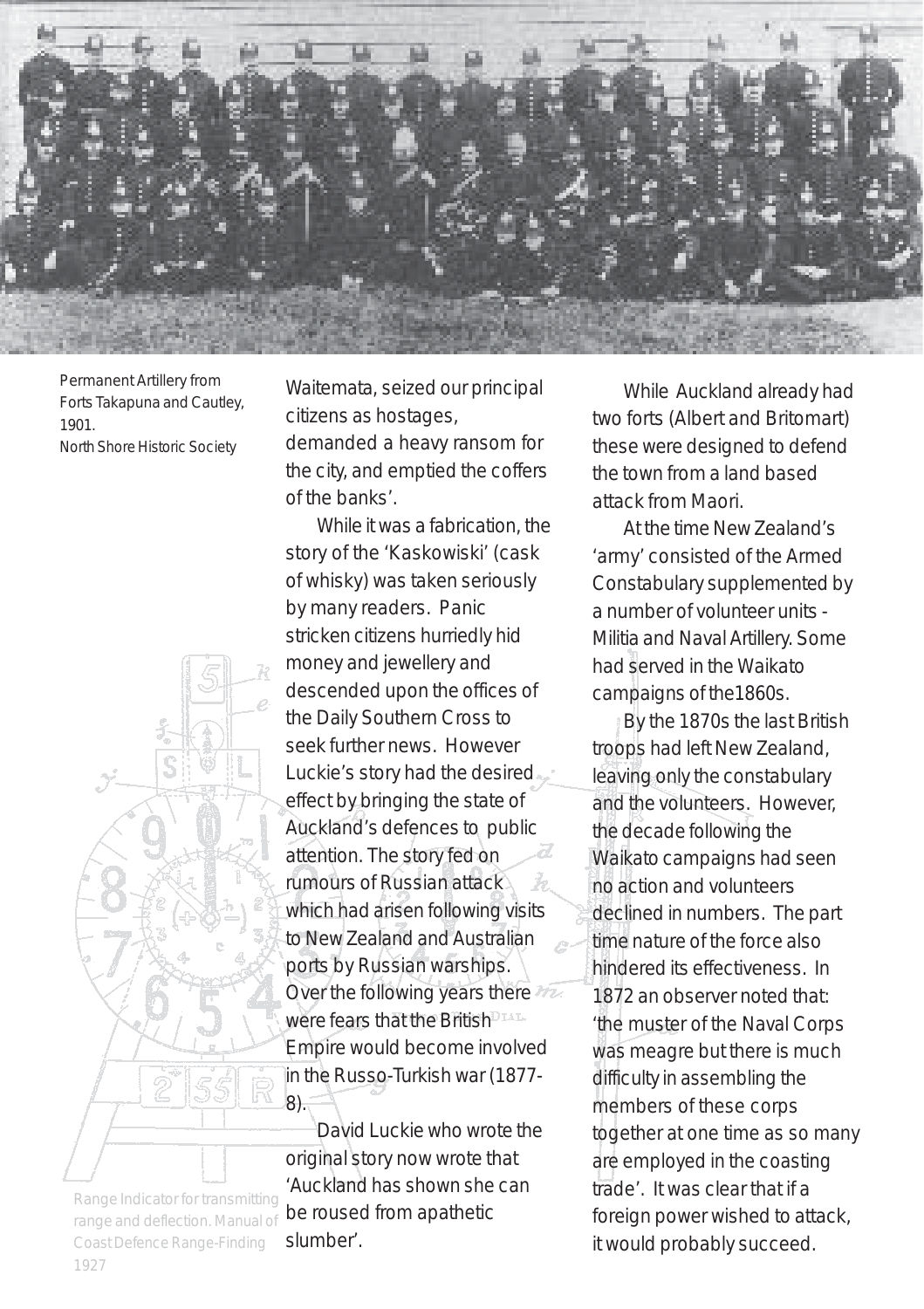Britain had provided troops for New Zealand's earlier internal conflicts and it was still to the mother country that the New Zealand Government looked to provide security. However the British Prime Minister, William Gladstone, wished to see the colonies become increasingly self-reliant. The Colonial Office in London recommended land based defences. These were approved in 1879. Following another Russian war scare the Colonial Government received a shipment of guns which cost £37,500, a large sum in those days. Funds for the erection of these in fortifications at the main ports were approved but this was rescinded by the Premier - George Grey. The guns were put into storage.

In 1883 Major Henry Cautley had been seconded to the New Zealand Government, at the request of the Governor of New Zealand, to prepare plans for fortifications at the main ports. Auckland was to have elaborate brick and masonry forts at several locations: on North and Takapuna Heads, Bastion and Resolution Points, Mt Victoria, and Cape Horn on the Manukau.

However in 1885, before work on these could begin, the alarm was raised again when Russia seized the town of Pendjeh in Afghanistan. Faced with renewed fears of a Russian war, the Governor, William Jervois, stated that *'the most effective way the colonies could assist Great Britain if she were at war would be by putting all their ports in an efficient state of defence'.* These works would show the populace that the government had finally heeded the call to defend the colony.

The war scare meant that Cautley's elaborate plans could not be implemented, and guns were hurriedly emplaced in earth pits on North Head and Resolution Point. More guns were ordered, and later, in 1885, when Cautley returned to Britain, his replacement, Major Edmond Tudor Boddam, set about designing fortifications for the new guns.



Nordenfeldt 6 - pounder quick firing gun *RNZN Museum*

6-Inch disappearing gun in raised position (top) and loading position (bottom). *John Mitchell*

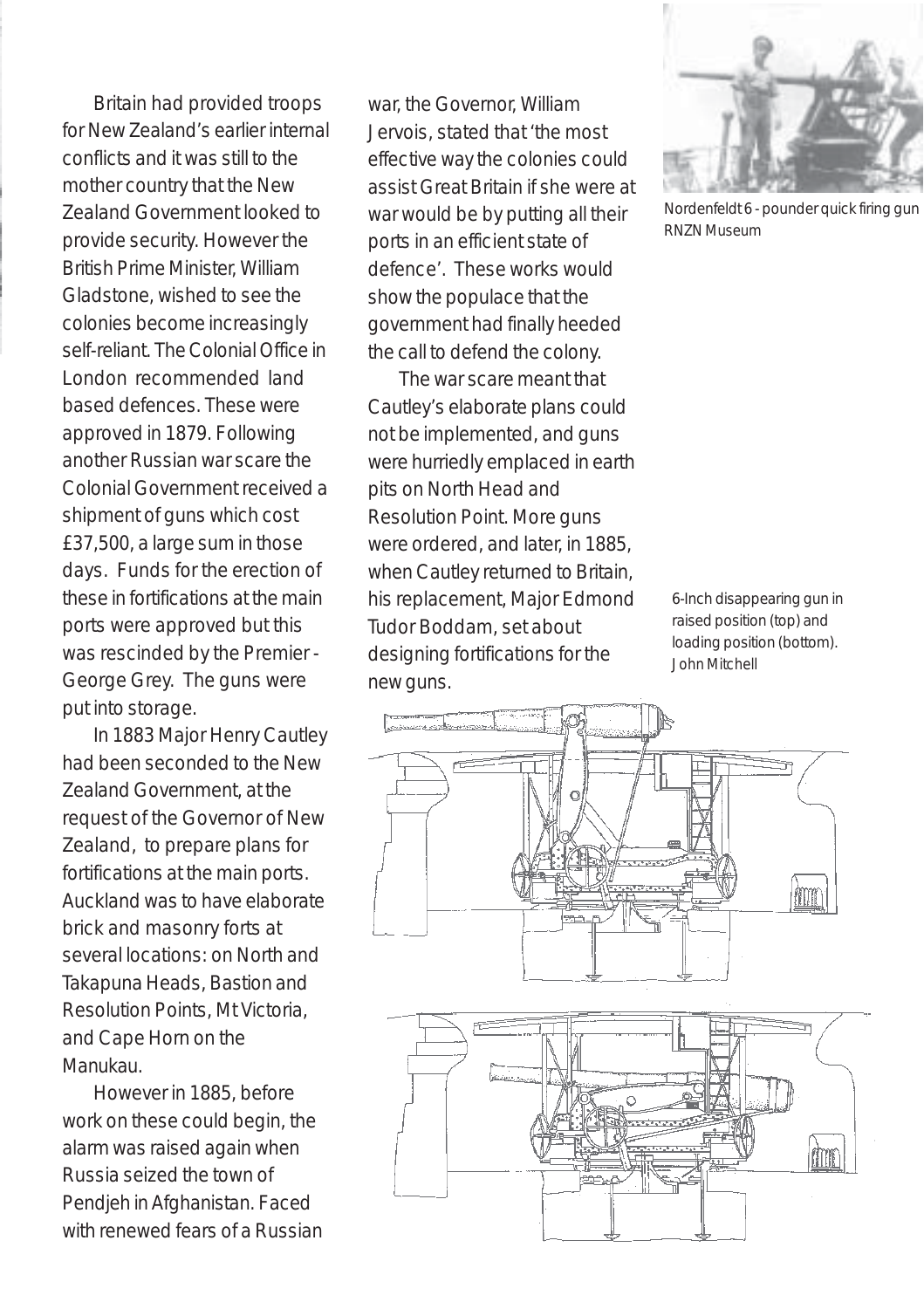





Plan of Fort and Barracks. *Drawing: John Mitchell*

Second Maori contingent prior to embarking for Europe. *Auckland Weekly News, September 30, 1915.*

# *Fort Takapuna*

In 1885 the Government decided to take Stark's property under the Public Works Act for the new fort at Takapuna. He was forewarned of the government's plans by the Prime Minister, Julius Vogel, who met him while holidaying at the Waiwera thermal resort. Stark took advantage of the warning. Though the government valuation for the land was around £8,000, Stark claimed he had recently been offered £17,000 for it. The Government Land Valuer raised the valuation without question, accepting Stark's statement. When the price paid became public, there was an outcry to which the government responded by setting up a Royal Commission of Inquiry. Meanwhile Mr and Mrs Stark

Left: Drawing of trolley for trsporting shells within the Fort. *Tudor Boddam.*

> boarded a steamship bound for San Francisco - never to be heard of again.

Work on Fort Takapuna began in late 1885 under the supervision of the Public Works Department and to Tudor Boddam's design. The battery was built to to mount two 6-inch breech loading 'disappearing' guns. (These guns were designed to recoil back into the pit after firing thus making it difficult for an enemy ship to spot them.) In 1889 a 6pounder Nordenfelt Quick Firing gun was added on each flank. A dry moat surrounded the fort on all sides and a drawbridge provided entry into the fort. The barracks comprised two sleeping areas, a living room, kitchen and lavatory. A 30-foot brick lined well was sunk in the floor of the lamp room of the battery. Despite the desirability of concealing the fort from enemy shipping, a windmill was erected on the battery roof to power the well's pump. The fort was largely completed by 1889. It was manned by Permanent Force Gunners, assisted by the Naval Artillery Volunteers. Ïn

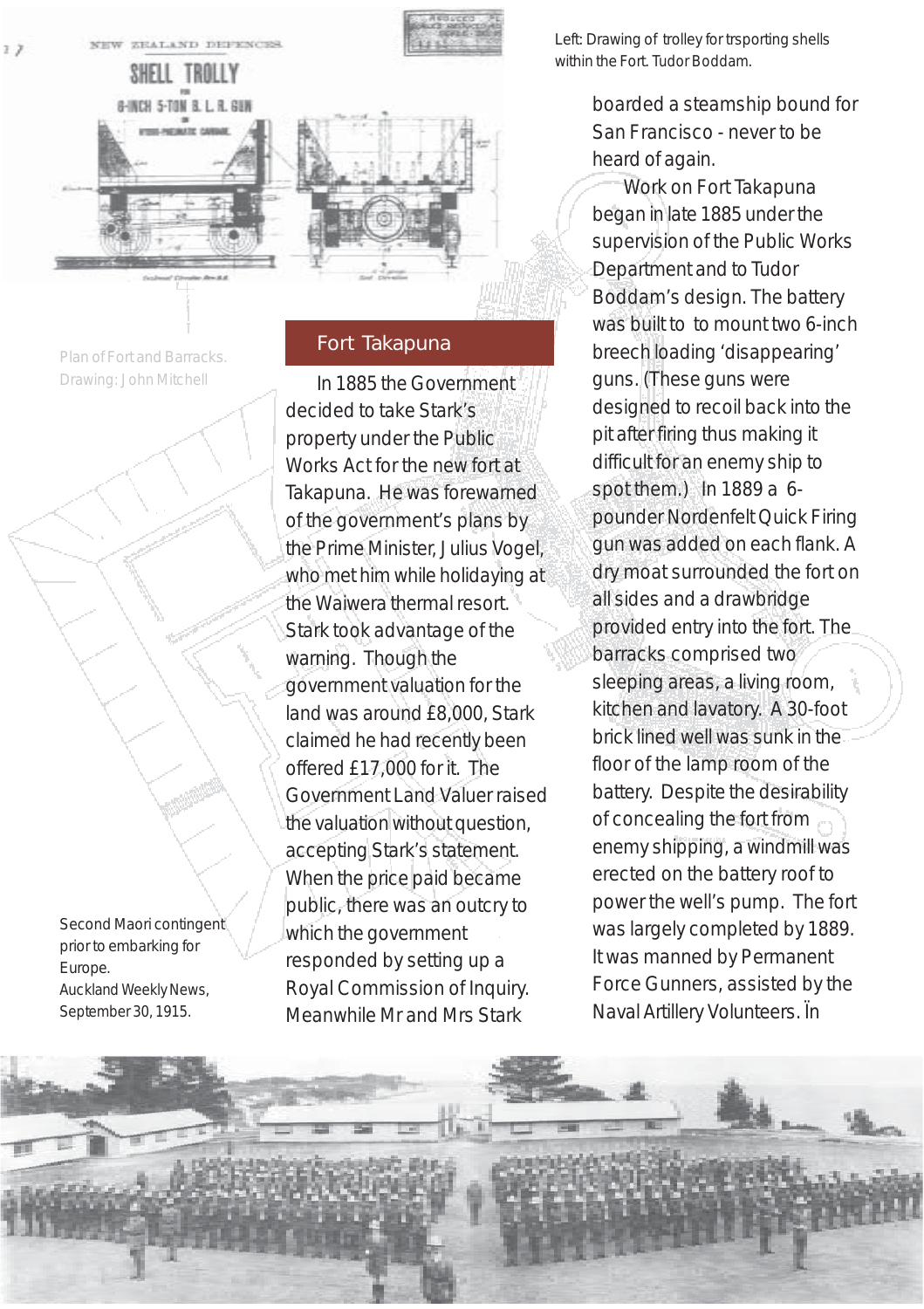1893 Colonel Francis Fox carried out a review of coast defences. He was clearly not impressed with Fort Takapuna and recommended it be used only for training, and that the two smaller guns mounted there be transferred to other forts in Auckland.

Meanwhile the fort was connected by telephone to the nearby batteries on North Head, and the Fire Command Post on Mt Victoria. In 1898 searchlights were installed so that the guns could be fired at night. An engine room to house the steam driven generator was built at the eastern end of Takapuna Head. Early problems were caused by the smoke from the steam engine drifting in front of the guns and blocking the view. In 1916 the original 25 horse power 'Soho' steam engine was sent to North Head and replaced by two 25 horsepower kerosene engines.

#### World War 1

In 1913 Fort Takapuna was manned by four officers and 155 other ranks. As the barracks were too small to accommodate all of them, tents were pitched for the remainder. The battery was fully manned on the outbreak of the First World War but the garrison was soon



reduced to just four, with a reserve to come from North Head in an emergency.

#### Te Hokowhitu a Tu

In World War 1 the old Coast Defence fort was expanded so that it could be used for training Maori and Pacific Islanders including men from Rarotonga, Niue, the Cook Islands, Tahiti, Fiji and the Gilbert Islands. After some debate the Maori Contingent was organised by iwi affiliation. The first contingent sailed for Egypt in February 1915. By 1918 31 Maori Drafts had been sent to Europe with a total of 2,227 Maori, and 458 Pacific Island soldiers.

 The Auckland Weekly News set the scene in July 1915:

*'The second contingent of Maori for active service abroad is now comfortably established in a camp at Narrow Neck, within the reserve attached to Fort Takapuna, Auckland. A total of 353 officers and men*

Niue Island recruits at Narrow Neck. *Auckland Weekly News, October 28, 1915.*



Maori soldiers at bayonet practice. *Auckland Weekly News, September 28, 1915.*

Maori and Pacific Island recruits swimming off Narrow Neck (Fort Takapuna). *Auckland Weekly News, January 20, 1916*

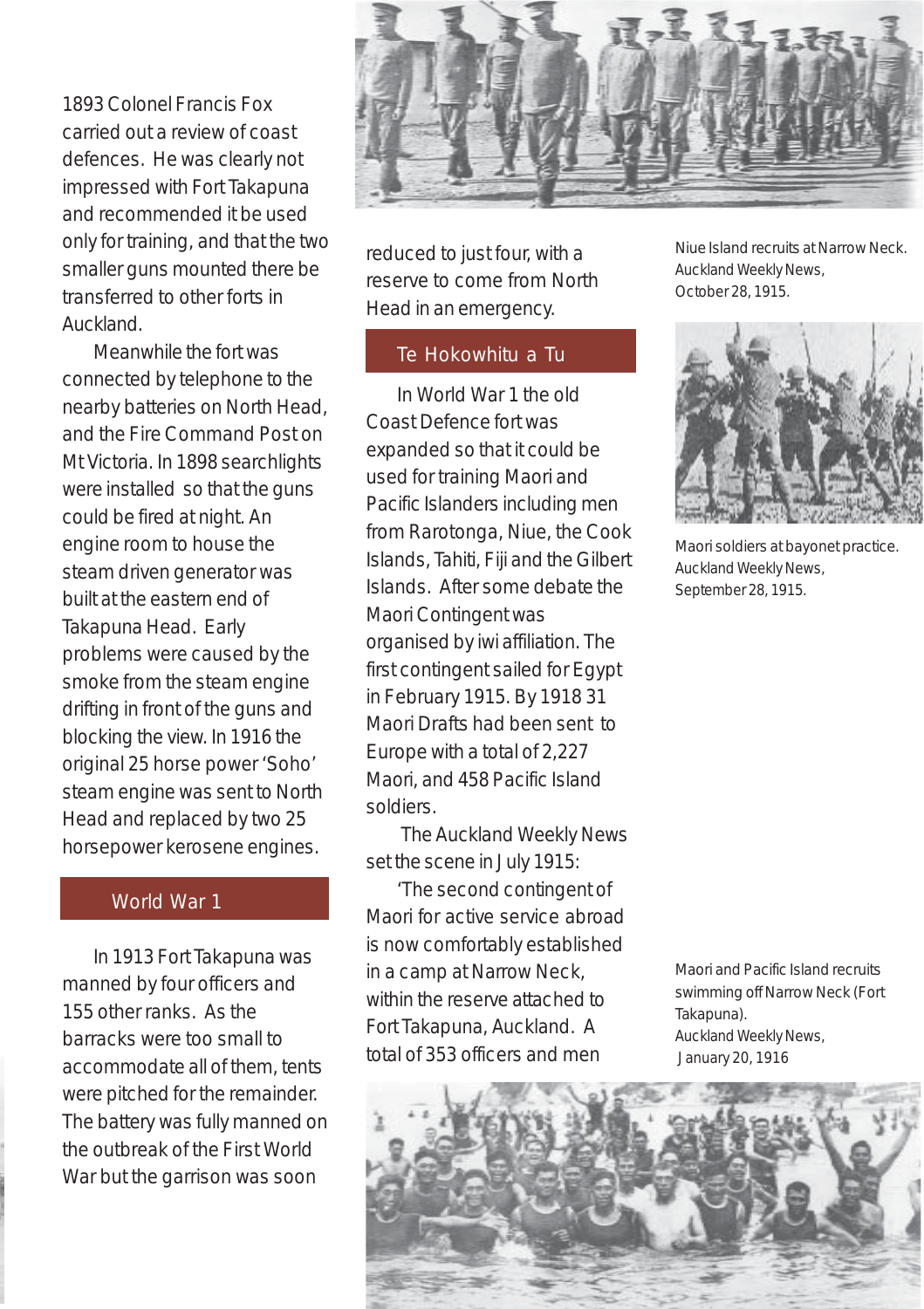

Drill on the beach. *Auckland Weekly News July 22 1915*

*were assembled last week and the strength of the force will shortly be increased to 400 by the arrival of other volunteers.'* Living conditions during the first winter were basic. At first,

*of Rarotongans already in camp, and a number of Maori, all of whom will constitute the third native contingent.'*

Towards the end of the war men from the Waikato tribes who resisted conscription, were interned at Narrow Neck.

During this period an artillery school was established and Fort Takapuna became the headquarters of Auckland's Field Artillery.



Right: Von Luckner (head behind newspaper) and other POWs at Narrow Neck, 1918. *Auckland Public Library Archives*

Count Felix Von Luckner *RNZN Museum*



the whole force was accommodated in tents which needed to be moved to drier land after heavy rain. In October the camp became more multi-cultural, when the same paper reported that:

*'A party of 150 young men from the tropical island of Niue arrived at the native training camp at Narrow Neck last week. They had been fitted out with denim suits, forage caps, and military overcoats, and, being big, athletic men, created a very favourable impression . . They will be trained with the two score*

# Prisoners of War

Fort Takapuna, now referred to as Narrow Neck Camp, was also used as an Internment Camp. The British Empire classified as 'enemy aliens' any subject of the Central Powers, namely Germany, Austria-Hungary, Turkey and Bulgaria. However, even subjects of neutral or Allied countries risked iinternment if signs of sympathy with the Central Powers came to the attention of the authorities. Most internees were detained at Somes Island, Wellington and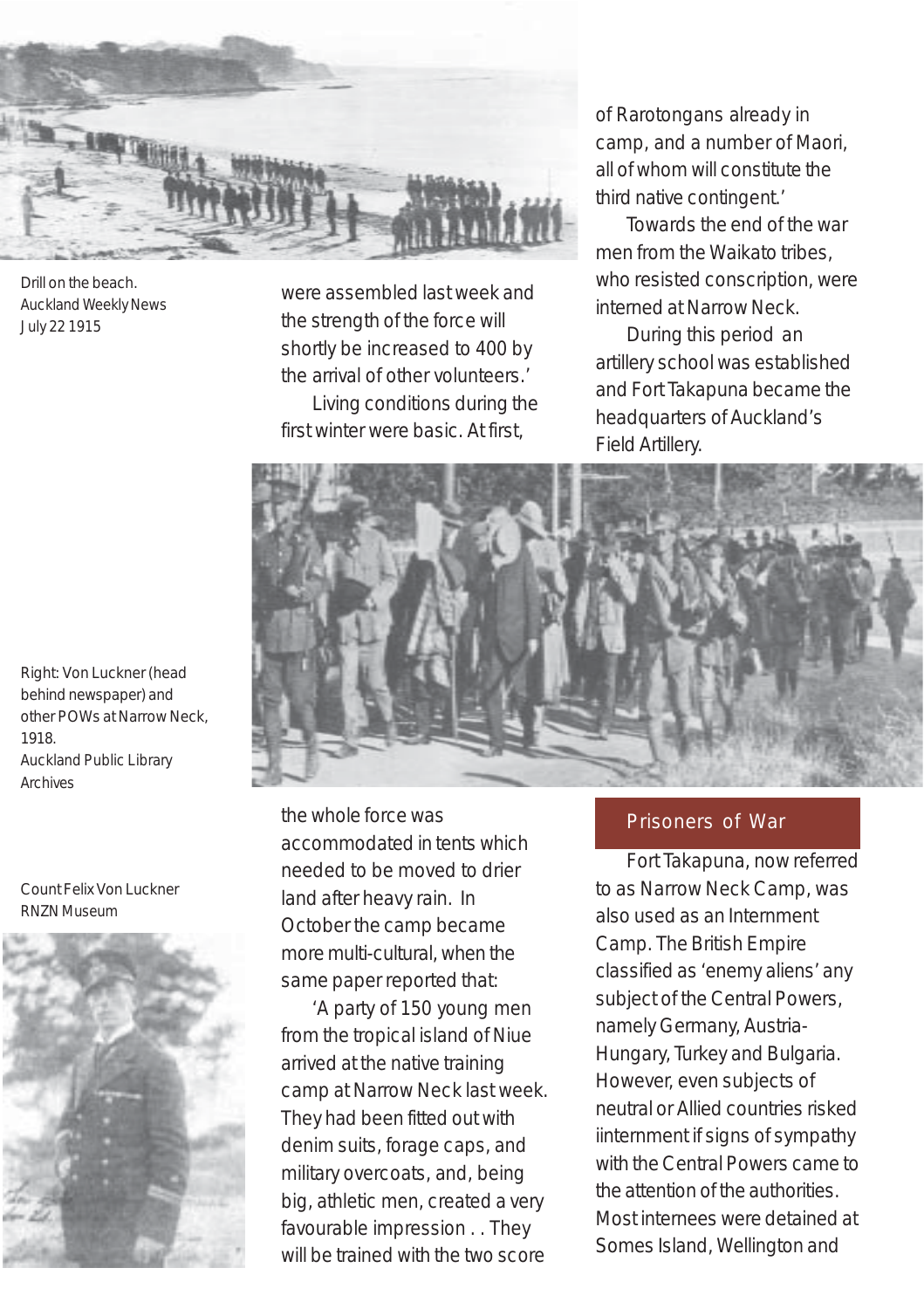on Motuihe, an island in the Hauraki Gulf. However newly captured prisoners of war were housed at Narrow Neck for short periods, awaiting transfer to Wellington. Two deserve special mention.

One was the 'Sea Devil', German Navy Captain Count Felix Von Luckner, who became the subject of legend. He commanded the *SEEADLER,* a sailing vessel converted into an armed merchant cruiser which, in 1916, avoided the British blockade in the North Sea and headed for the South Atlantic. Before rounding Cape Horn *SEEADLER* captured 11 vessels and took nearly 300 prisoners, without loss of life on either side. After being wrecked on a reef at the Society Islands Von Luckner and five companions sailed a small boat 2000 miles to Fiji where they were captured. He ended up as a POW on Motuihe, an island in the Hauraki Gulf near Auckland. The Germans were not popular but their subsequent escape from the island and recapture stirred the public imagination. Unfortunately it ended the career of Lieutenant Colonel Turner, Officer in Charge of the camp who was Court Martialled and dismissed from the Army for letting his prisoners escape.

Another prisoner of war, Joseph Meshoullam, was New Zealand's sole Turkish POW. He



had signed on to the troopship *SS 'Orari'* when it called at Alexandria to drop off some troops fated for Gallipoli, but the crew became suspicious and he was detained and taken to Narrow Neck before being transferred to Somes Island.

In December 1918 the Health Department required the use of Motuihe for quarantining returning soldiers. As a result the POWs, including Von Luckner were transferred to Narrow Neck.

#### HMS NEW ZEALAND

Prior to World War 1 the people of New Zealand had paid for the construction of a battlecruiser for the Admiralty's Grand Fleet. HMS NEW ZEALAND paid a visit to NZ in 1913 before taking part in the Battle of Jutland, the largest surface naval engagement of all time. After she was scrapped in the 1920s her secondary armament, comprising 14 4-inch guns was shipped to New

Crew of *SEEADLER. RNZN Museum*

Below: HMS NEW ZEALAND, 1915. *RNZN Museum* Top: Postcard 1913



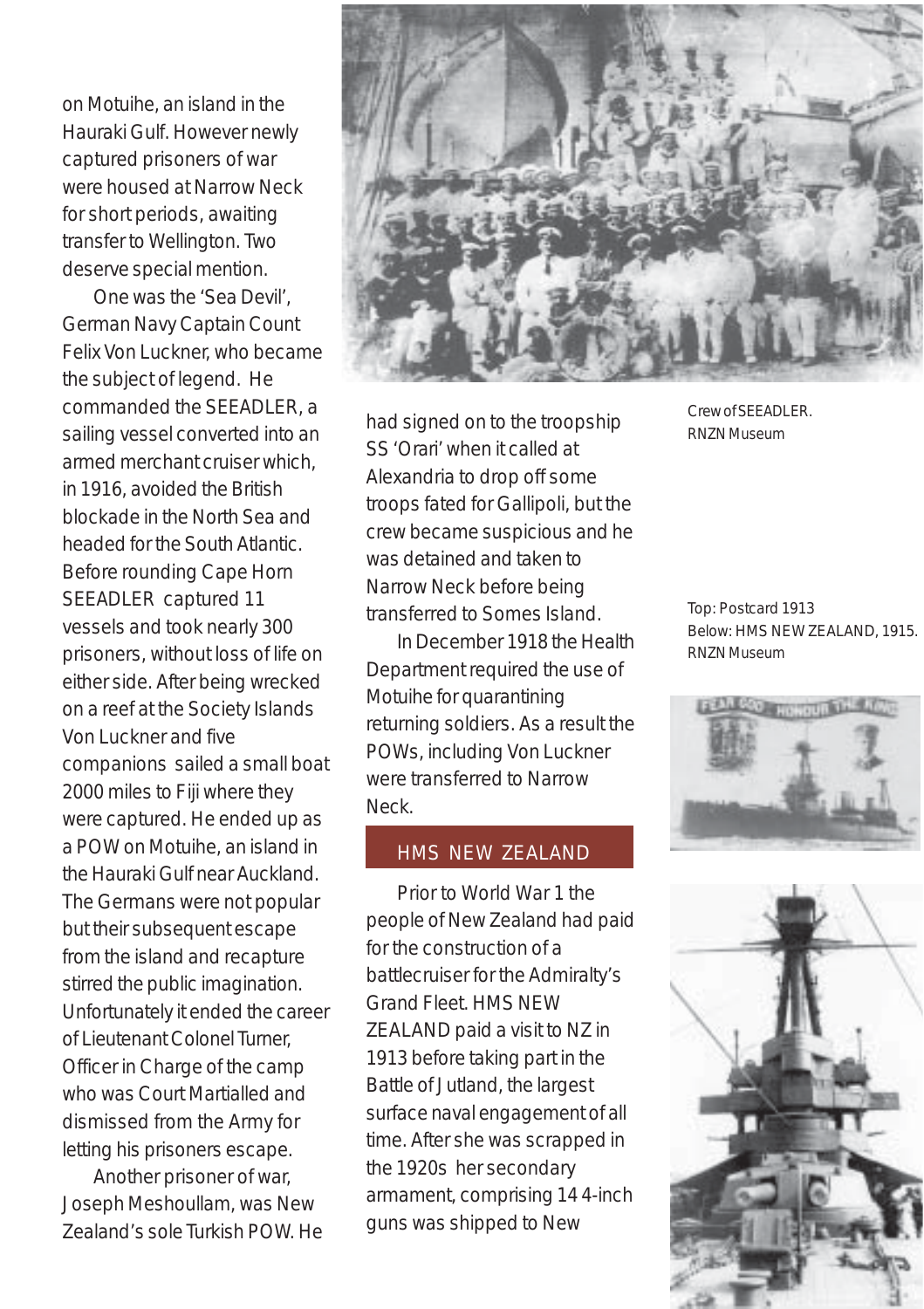

HMS DIOMEDE and Fairey IIIF aircraft. *RNZN Museum*

Top: Naval Magazine. Centre: Torpedo onboard HMS DIOMEDE. Bottom: Gun drill, HMS DIOMEDE. *RNZN Museum*



Zealand. In 1924 a Major Sandle wrote *"Since the arrival of the 4-inch armament ex HMS NEW ZEALAND, in my opinion the installation of four of these guns at Fort Takapuna would make this work into a first class examination battery".* (In 1899 Fort Takapuna had been designated an Examination Battery where *'incoming ships should heave-to for inspection'.*) Nothing was done at the time but in 1938 4 of these guns were emplaced at Fort Takapuna.

## Between the Wars

After the 'war to end all wars', defence was not seen as a priority. The fort was abandoned but the searchlights and engine room were kept operational. However the old Fort was to take on a new role. The New Zealand Division of the Royal Navy included two 6-inch gun cruisers, HM Ships DIOMEDE and DUNEDIN. The naval base at Devonport did not have sufficient storage space for the ships' reserve

ammunition, which was being stored in disused coast defence batteries at Mt Victoria and North Head. In 1926 the ammunition was moved to Fort Takapuna,after the underground parts of the fort were converted to a munitions store. Roofs were built over the open galleries and gunpits and the storage area was further enlarged with the erection of a small building at the entrance to the underground fort (now called the fuze store or warhead and depth charge store) as well as four other magazines and administration buildings.

Top right: Rifle drill C Company First Infantry Battalion. Bottom right: Machine Gun demonstration. *Von Schramm*



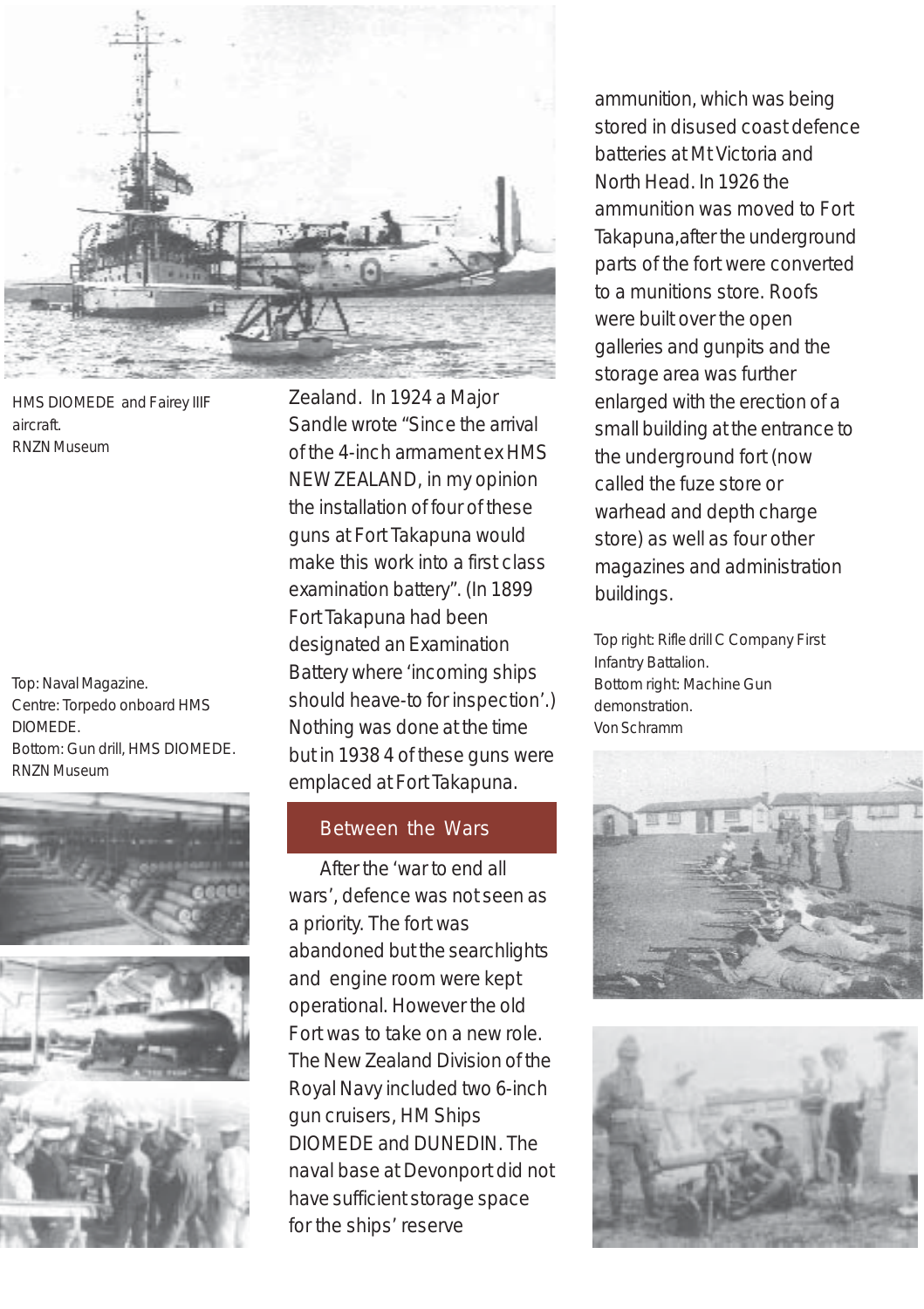



By 1934 the ammunition store was full and the Navy needed more space. At the same time the Army wanted to reactivate Fort Takapuna as an operational coast defence gun battery. The matter was resolved when the Navy decided to build a new armament depot at Kauri Point. The alterations made to the old fort meant that it could not easily revert to its former use so the new gun emplacements were sited to the south of it. A shortage of coastal guns meant that in 1938 the first four of the old HMS NEW ZEALAND guns were reactivated and installed at opposite ends of the rugby field and referred to as Left and Right batteries.

## World War 2

In 1940 two more 4-inch guns were added to Left Battery, bringing it up to four. In

1942 concrete shelters called 'Colchester Gun Covers' were built to protect the gun crews. The guns were manned by the Takapuna Battery, part of the 9<sup>th</sup> Coastal Regiment. The guns were desribed as 'Ordnance Bag Loading 4-inch Mk VII Guns', meaning that these guns used 'separate' rather than 'fixed' ammunition, the explosive charge (propellant)being supplied in bags rather than in a brass case fixed to the shell.

British War Office policy dictated that 'First Class Defended Ports' such as Auckland should have minefields and underwater detection devices installed. Six indicator loops (coils of copper wire which, when an electric current was passed through them measured fluctuations in the magnetic field) were laid by an Australian Naval auxiliary *HMAS Mernoo* in the Motukorea and Rangitoto channels. Seven ASDIC (Sonar) 'pinging' arrays were also laid on the sea bed,

Top left: C Company Officers and NCOs. Bottom left: C Company loading up, 1928. *Von Schramm*

Top: 4 - inch gun ex HMS NEW ZEALAND with temporary cover. *W Ruffel* Bottom: Guns with Colchester covers. *Pat Sherwood*



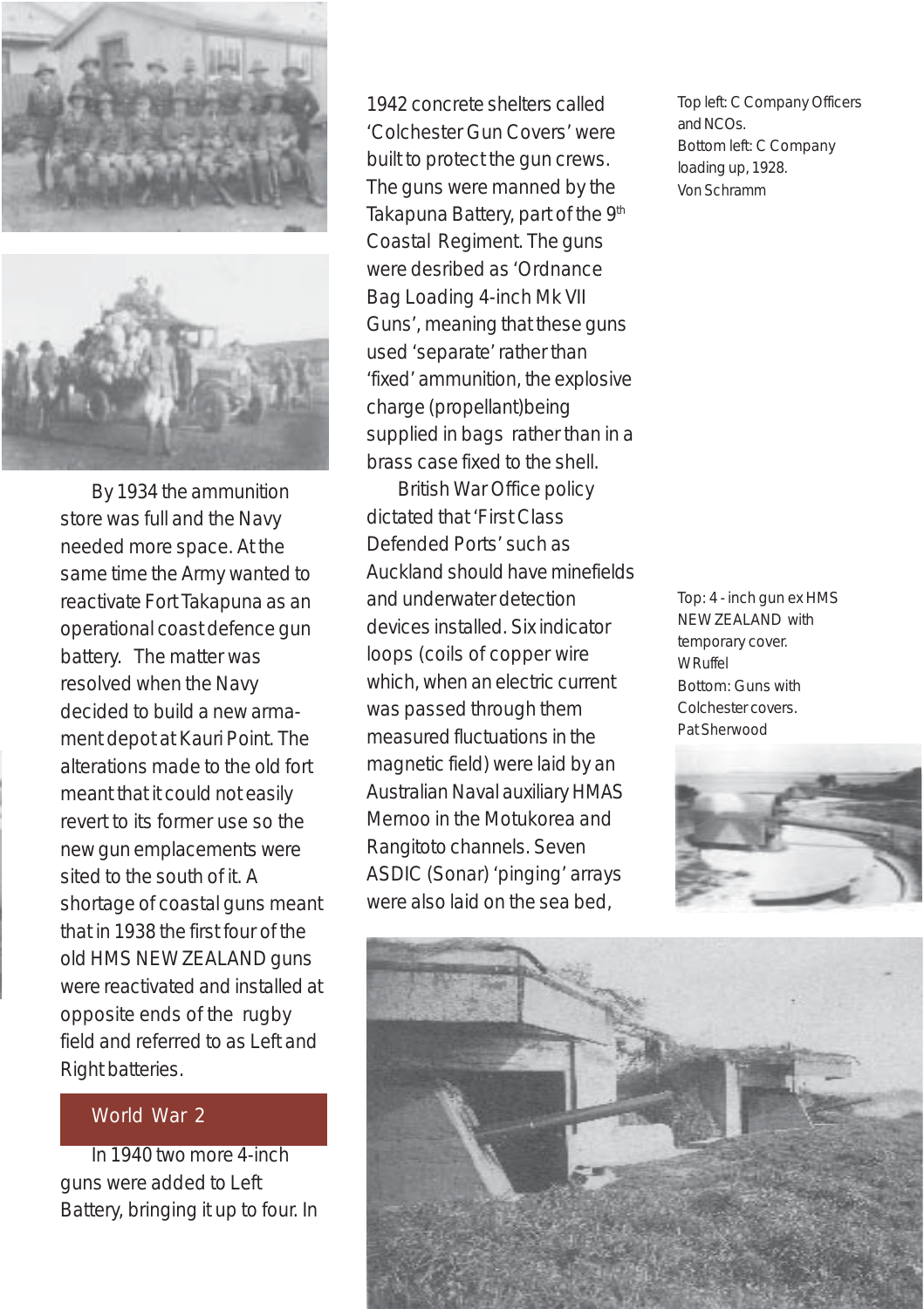

Engine Room 1938. *W Ruffel*

Top : Searchlight WW 2. *RNZN Museum* Centre and bottom: Installing 4-inch guns, 1938. *National Archives*





three of which were controlled by 'Puna', the Observation Post which replaced the original 'Takapuna Control Hut'. In addition a degaussing (DG) range was laid to enable ships' magnetic signatures to be measured. This was needed to calculate the settings for the electric coils that were pulsed to protect ships from magnetic mines. The DG range was controlled from a building which stood on the clifftop on the other side of the football field directly behind the now disused Right Battery. Finally a hydrophone (listening) array was laid from North Head to Bean Rock.

In addition the battery was fully manned, the searchlights were replaced and the generator overhauled. There was a major expansion of the District School of Artillery and Mobilisation Camp.

The Japanese entry into the war in December 1941 injected a new sense of urgency. The response was a strengthening

of port defences. These included pillboxes, anti tank ditches, road blocks, dug outs and gun pits. At Fort Takapuna Mobilisation Camp two pillboxes were built to cover the southern end of Narrow Neck Beach and one to cover the northern end of Cheltenham Beach. Further building work was carried out which saw a combined mess, administration buildings and the district gunner's store built. Over the course of the war the number of 4-inch guns mounted varied from six, to four, then three, and finally by late 1942, only the Left Battery remained, with two guns. This was the only coast defence battery in Auckland which remained operational for the entire duration of the war.

When war was declared in 1939 hundreds of young men were mobilised for service in the coast defence of New Zealand. They gave up, in many cases, good jobs and seriously impaired their chances of a secure life after the war. *The*

 Battery Observation Post, WW 2. *National Archives*

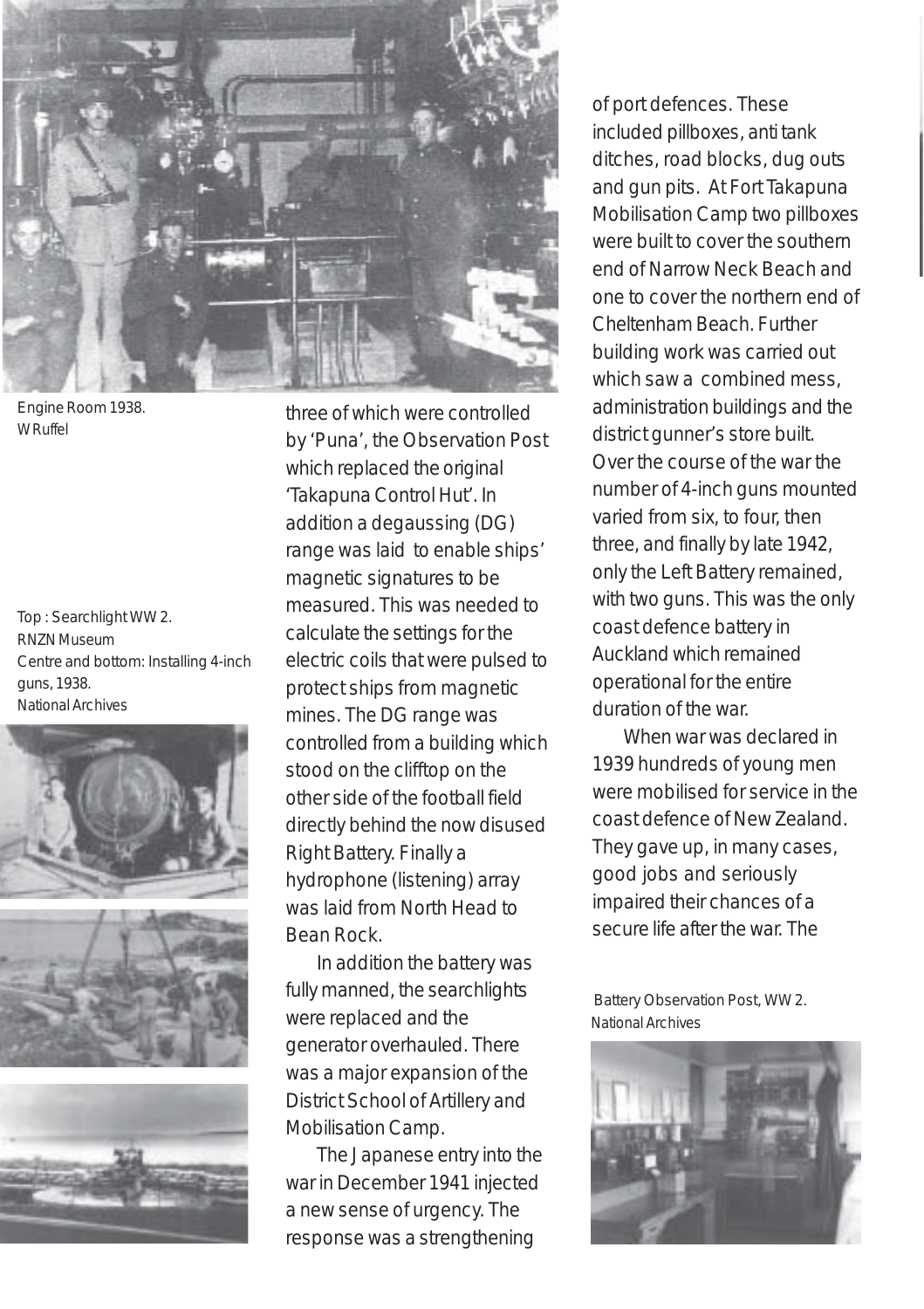

*Gunner*, a small newspaper produced by and for the men stationed at Narrow Neck published this article in 1941:

' *. . . should enemy warships raid New Zealand ports and the gunners go into action, they would be regarded as heroes but, what is more important, they would be on an equal footing with the men now overseas, when it came to providing for 'returned' soldiers'.*

*'But it is obviously absurd that coast gunners should have to pray for the appearance of an enemy warship in order to be assured of [a] decent job after the war . . .*

*'So let your views be known and voice expression to a definite grievance which unfortunately, it is beyond the power of the army itself to*

*remedy. It is, you see, a matter of politics - LR.'*

Other articles reported social events. The men celebrated Christmas in 1941 with a dinner of *'delicacies such as trifles, jellies, fruit salad, ice cream . . . and above all a bottle of Waitemata each, donated by Dominion Breweries.'* Many of the gunners at Takapuna took part in sporting events such as rugby, boxing, basketball, tennis, table tennis, athletics and swimming at Cheltenham Beach and Milford Baths.

### Women at War

Unlike their British counterparts New Zealand women were never conscripted for service in uniform. The first women to serve in the NZ military forces were a contingent of the newly established New Zealand Army Nursing Service sent to Samoa in 1914. Following the outbreak of World War 2 it was thought that women's participation in the armed forces would be confined to nursing. Meanwhile women anxious to help the war effort



joined a multitude of civilian women's volunteer organisations which sprang up throughout New Zealand. One of the

WAACs at Narrow Neck, 1945 *Pat Sherwood*



Above: Parade Training. *National Archives* Left: Wren Plotter. *RNZN Museum*

Top: Digging trenches *National Archives* Below: Wren signaller. *RNZN Museum*



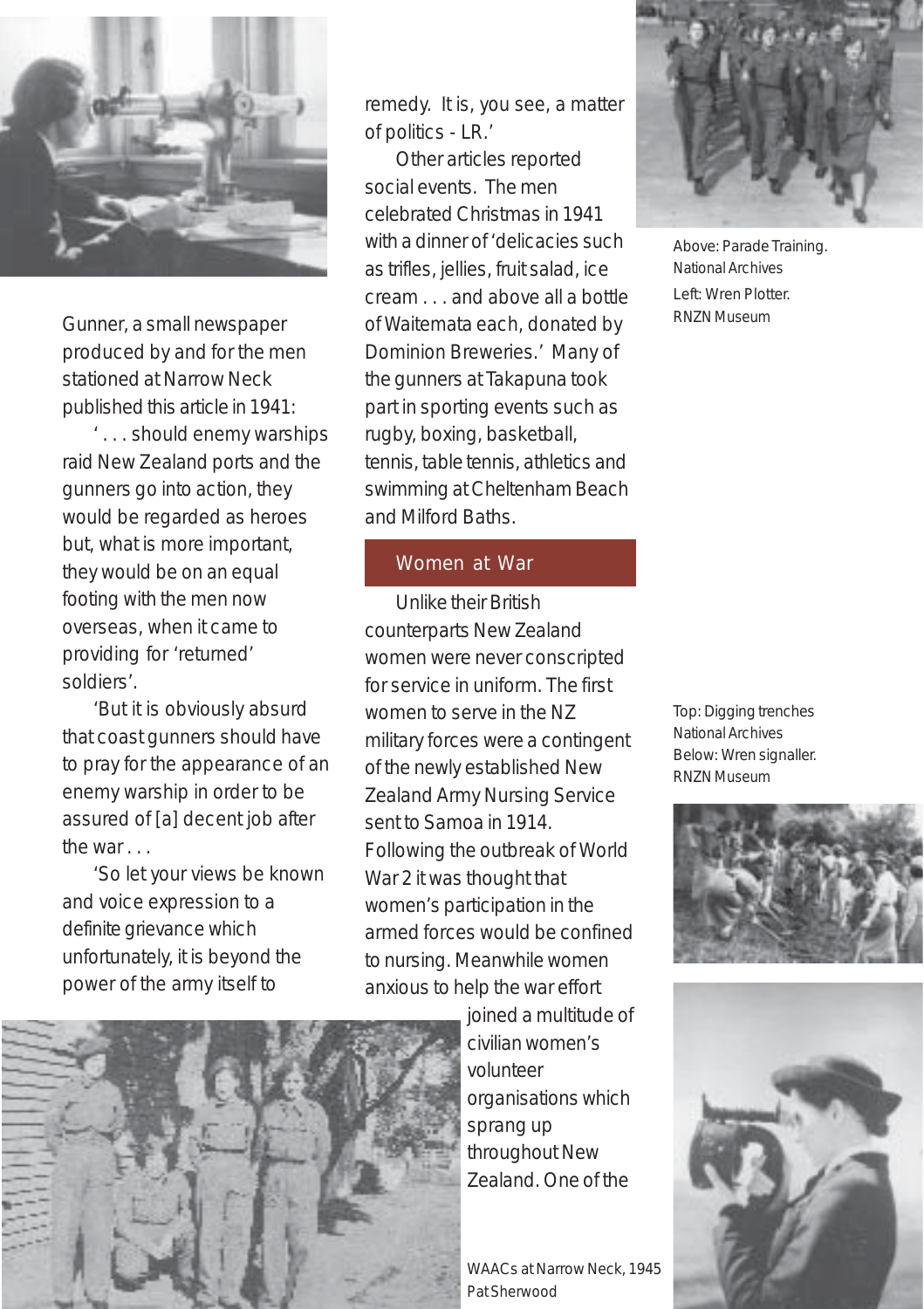

Left: Lieutenant PN Wright and SL Officer Cadet Class 1,1965. *RNZN Museum*

Apprentice Training  *RNZN Museum*





largest was the NZ Womens War Service Auxiliary (WWSA). They trained in marching, signalling, (by morse code, wireless and flag), driving cars and riding motorcycles. Not only were they not paid; they had to buy their own uniforms. Members of the WWSA transferred to the New Zealand Women's Army Auxiliary Corps, known as the 'WAACs', on its formation in 1942. Two women who served at Narrow Neck Camp recorded their experiences. One was posted to Camp Hospital Narrow Neck while still a member of the WWSA and recalls that, at that time there were no women's quarters, so the WWSA girls lived in the nurses quarters. When they became WAACs they were housed in the old hay loft above



the stables used by the Mounted Rifles in World War I.

Another woman, Peggy, having completed basic WWSA training was told to report to the Dental Section at Narrow Neck. *She* recalls: *"One of the hazards of that time was the North Shore water supply which came from Lake Pupuke. Who could complain, with our situation on Auckland's lovely North Shore – beaches on two of the Camp boundaries, bus at the gate to Devonport…"*

*"As the war advanced it became a very busy camp. The section was responsible for the dental health of all Heavy Artillery, Light AA and Searchlight Units on the North Shore, Hauraki Gulf Island Units and one at Bastion point, as well as NMD S1 and allied Corps.'"* Many of the positions occupied by male naval ratings were taken over by women civilians before the formation of the Women's Royal New Zealand Naval Service (WRNZS) was approved by Cabinet in 1942. It is known that a small number of Wrens served at Narrow Neck.

#### The Post War Years

At the end of World War 2 Fort Takapuna became the headquarters of Auckland's coast defences. Two of the 4 inch guns had been sent to

Left: 1960s Former Artillery Barracks as HQ Field Force and RASC prior to conversion to RNZN OTS. *RNZN Museum*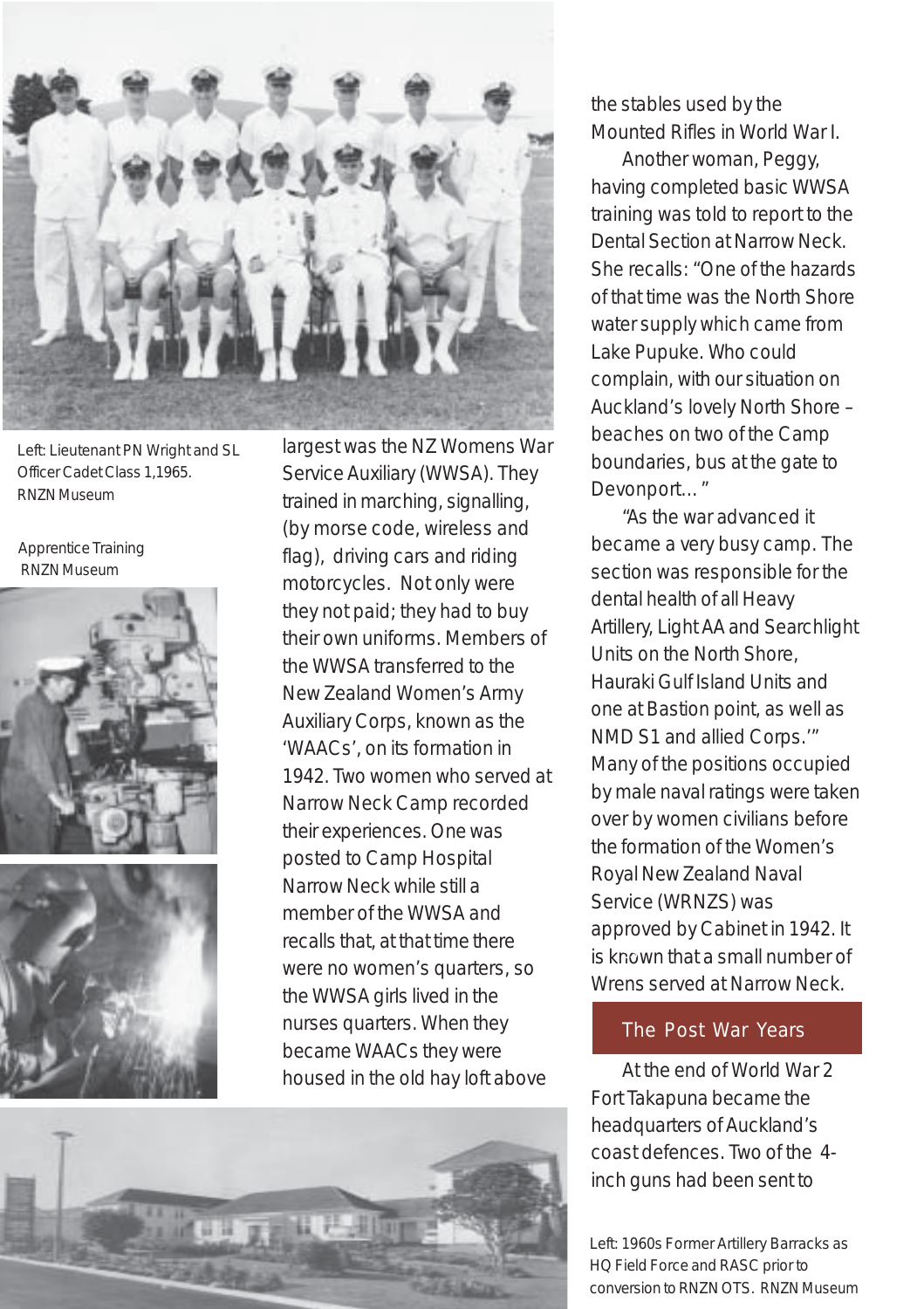Tonga during the war, one from the Auckland War Memorial Museum. It was returned to the museum in 1951. Two guns remain there to this day. Two more were scrapped. In the early 1950s three 3.7 inch guns and a 6-pounder were emplaced at Fort Takapuna, but were scrapped in 1956 when coast defence was abandoned. In November 1946 the Camp Hospital was leased to the Auckland Hospital Board and used as a maternity facility until 1958. Civilian activities further encroached on the camp in 1947. At the request of the Department of Labour and Employment four barracks were converted into a temporary camp for female immigrants. That part of the camp was handed back to the army in 1952.

When the army moved off North Head, Narrow Neck Camp was redesignated Fort Cautley, the old military name for the army establishment on North Head. Fort Takapuna now became the home of regular Army units stationed in central Auckland but was mainly used for Territorial Army training.

In 1963 the Navy's new entry training establishment HMNZS TAMAKI was shifted from Motuihe Island and for



some years was co-located with the Army at Narrow Neck. The Navy built a Gunnery School near the old fort and in 1965 opened an Officer Training School at Narrow Neck, in the former Artillery Barracks where it remains to this day. In 2000 the Department of Conservation took over part of the headland as a Historic Reserve. The Navy remains on site but HMNZS TAMAKI was decommissioned in November 2000. The Officer and Trade Training Schools at Narrow Neck are now part of the RNZN College.

 Kit inspection 1992. **Command Photographic Unit** 

 Passing Out Parade 1980s. *Command Photographic Unit*